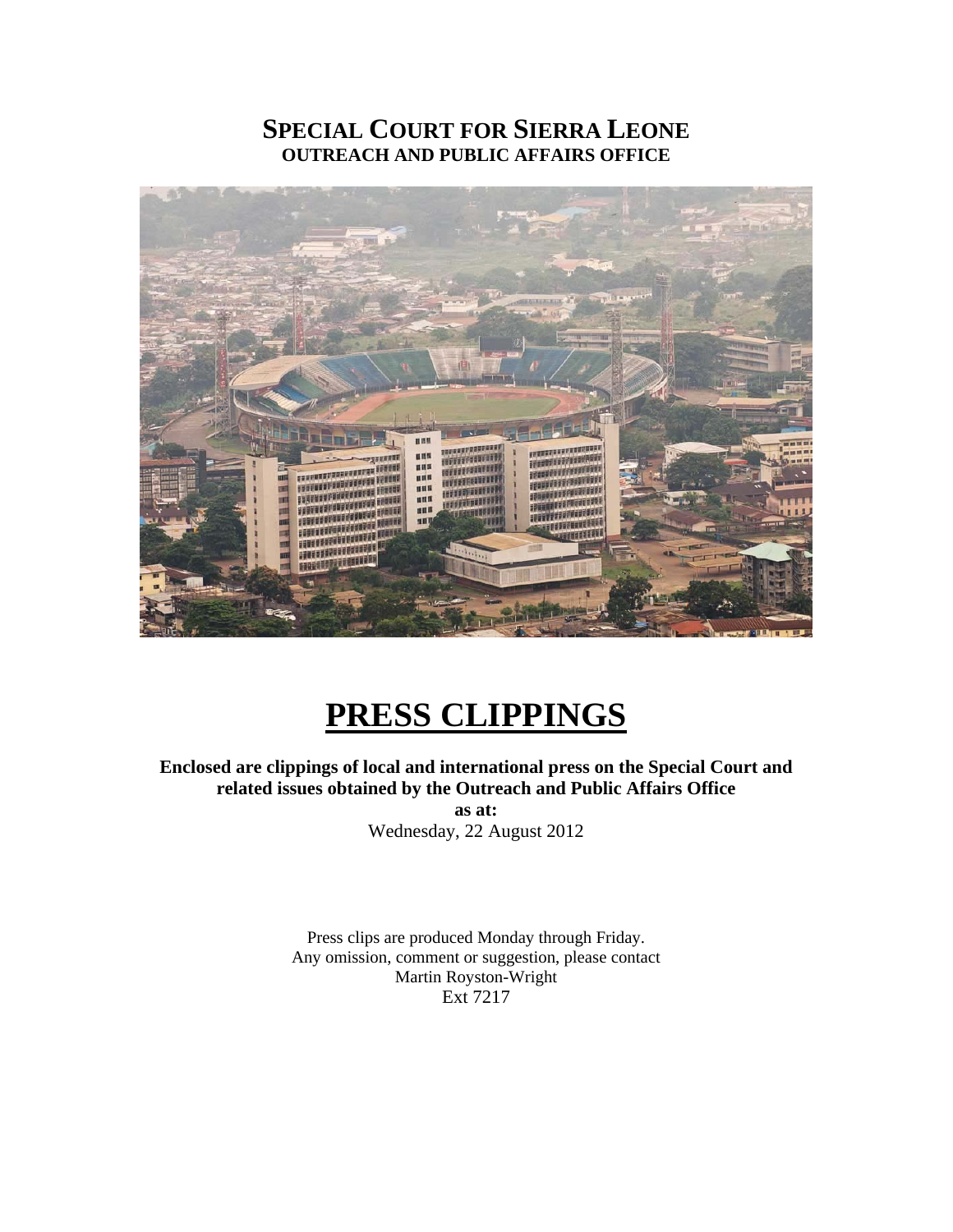### **International News**

Trial Judge Slated to Testify for Taylor / *Daily Observer*

Court Gives Taylor Deadline / *The New Dawn* 

Pages 3-4

Page 5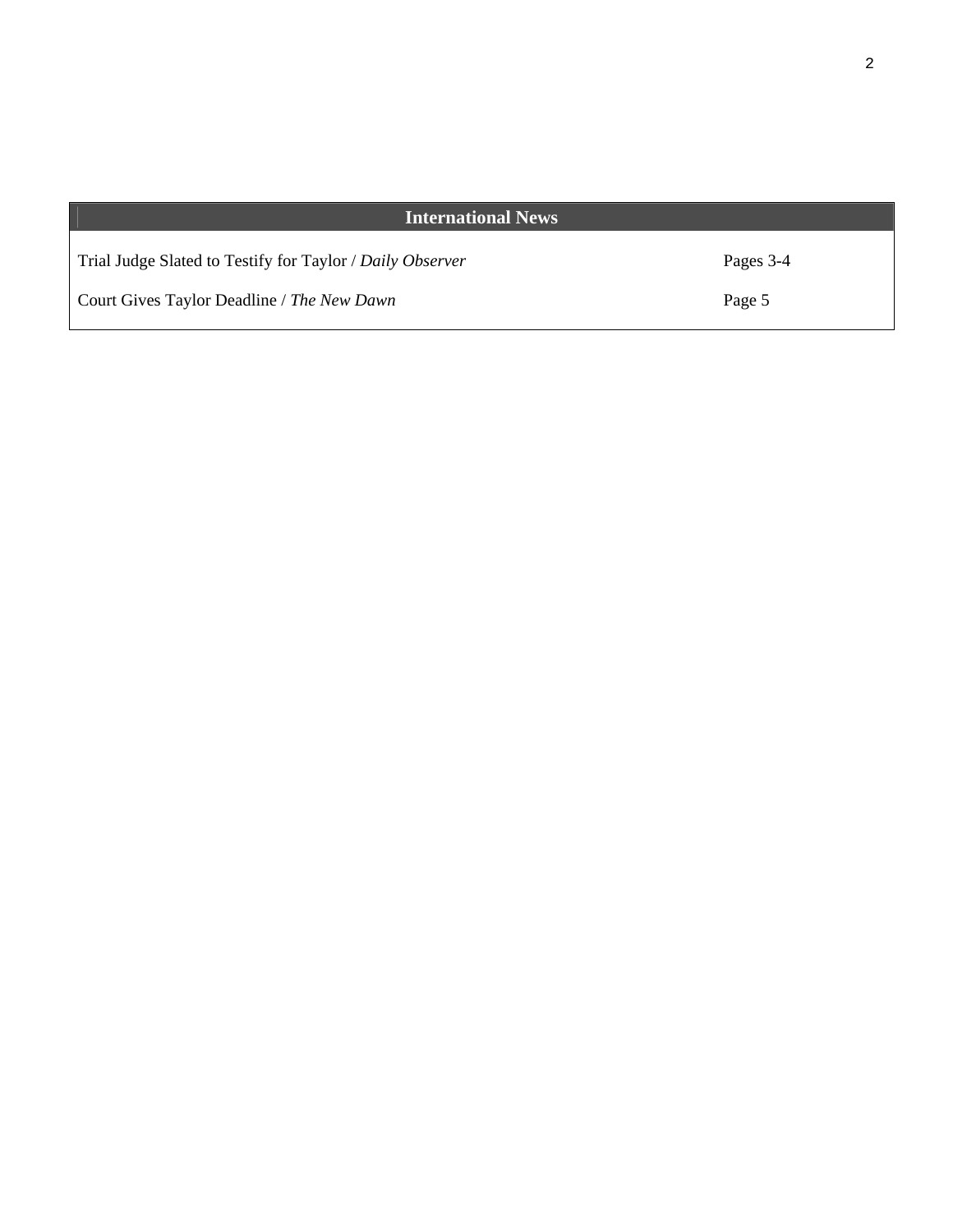## Daily Observer (Liberia)

Tuesday, 21 August 2012

#### **Trial Judge Slated to Testify for Taylor**

Written by Observer Staff



Former President Taylor is appealing against the 50-year sentence Former President

The case of former president Charles Taylor, convicted of war crimes, appears to have taken a new turn with one of the trial justices who disagreed with his conviction expected to testify.

According to a statement posted on the website\* of the Special Court for Sierra Leone, Judge El Hadji Malik Sow, a Senegalese jurist who served as alternate judge for Trial Chamber II, has agreed to testify in the wake of the defense appeal.

A guilty verdict was handed down against Taylor last May for his role in the Sierra Leonean conflict.

It can be recalled that following the end of Presiding Judge Richard Lussick's reading of the final verdict in Taylor's trial in May, Judge Sow started to speak and people seated in the public gallery heard a few words before the microphones went off.

According to the statement, alternate Judge Sow began to present his dissenting position but as he did, the three presiding judges stood up and left the courtroom in an apparent protest of Judge Sow's action.

"I disagree with the findings and conclusions of the other Judges, because for me, under any mode of liability, under any accepted standard of proof, the guilt of the accused from the evidence provided in this trial is not proved beyond reasonable doubt by the Prosecution.

"My only worry is that the whole system is not consistent with all the principles we know and love, and the system is not consistent with all the values of international criminal justice," Judge Sow declared.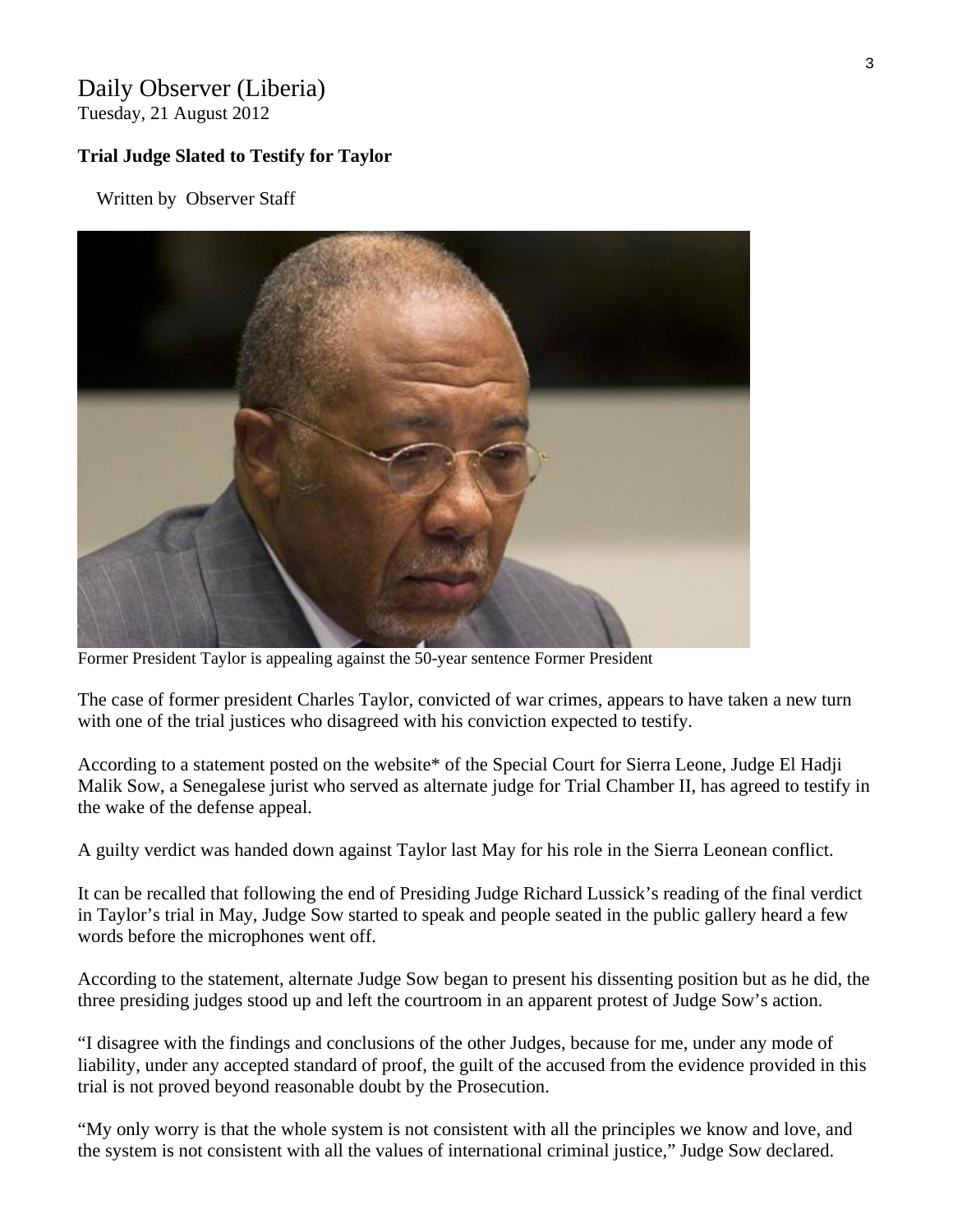It is based on statements originating from Justice Sow that Taylor's defense team has decided to include the alternative judge in their appeal proceeding.

The defense counsel has until November 9, 2012 to complete their appeal to the trial chambers.

In their appeal document dated August 17, 2012, Taylor's defense council said that there was a need to proffer other evidence in their appeal motion.

"The defense intends to call as witness on appeal, former Special Court Justice El Hadji Malik Sow. He is expected to testify on his statement that there were "no deliberations" as is alleged in Ground of Appeal 36 of the notice of Appeal, including his presence (or lack thereof) at any purported deliberations amongst the justices of Trial Chamber II.

"The defense inquiry through justice Sow will be limited to establishing the fact of their being no deliberations as alleged in Ground of Appeal, and will not extend to the substance or any discussion between Justices which might arguably be viewed as part of a purported deliberative process," the appeal document revealed.

In furtherance, Justice Sow will also testify and expand upon his statement, in respect of Ground of Appeal 37, "that the whole system is not consistent with all the values of international criminal justice," according to the appeal.

Taylor and his team also want the Justice to further explain on an email of 11 May 2012 that he wrote to all justices of the Special Court (except Justice Julia Sebutinde), copying lead defense intends to prosecution counsel.

According to the document, the defense intends to present evidence relating to the physical presence of the Trial Chamber II within the courthouse premises between the date of the conclusion of the last hearing before Trial Chamber II in March 2011 and the date on which the judgment was orally rendered in April 2012.

Accordingly, the Trial Chamber has not responded to the defense appeal.

[\*The document is not posted on the Special Court's website. It was emailed to the newspaper by the Defence.]